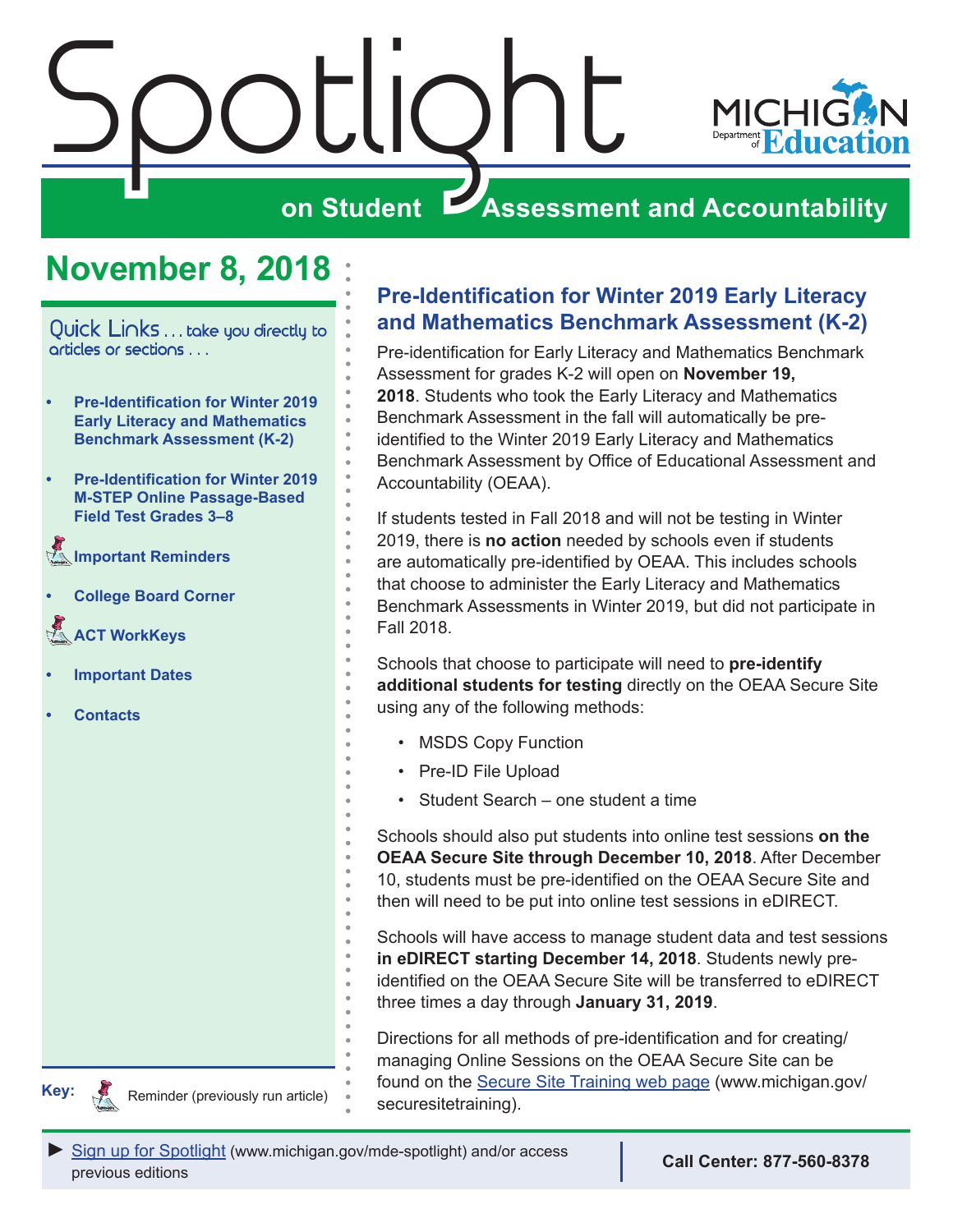### <span id="page-1-0"></span>**Pre-Identification for Winter 2019 M-STEP Online Passage-Based Field Test Grades 3–8**

Schools that are participating in the M-STEP Online Passage-Based Field Test for grades 3-8 can start to pre-identify students on the OEAA Secure Site **November 19, 2018**. Since this field test is optional, OEAA will not pre-identify any students. Schools will be responsible for **pre-identifying all students who will be participating** directly on the OEAA Secure Site using any of the following methods:

Students will **NOT** be put into online test sessions on the OEAA Secure Site. Schools will have access to manage student data and create online test sessions **in eDIRECT starting December 14, 2018**. Students newly pre-identified on the OEAA Secure Site will be transferred to eDIRECT three times a day through **January 31, 2019**.

Directions for all methods of pre-identification on the OEAA Secure Site can be found on the [Secure Site Training web page](http://www.michigan.gov/securesitetraining) (www.michigan.gov/ securesitetraining).

- MSDS Copy Function
- Pre-ID File Upload
- Student Search one student a time

# **Important Reminders**

### **M-STEP Online Passage-Based Field Test**

The Michigan Department of Education (MDE) invites you to participate in an M-STEP online **Passage-based Writing Field Test** for students in grades 3–8. The field test takes place **January 7 – February 1, 2019**.

To participate, you just need to Pre-ID students in the [Office of Educational Assessment and Accountability](http://www.michigan.gov/oeaa-secure)  [\(OEAA\) Secure Site](http://www.michigan.gov/oeaa-secure) (www.michigan.gov/oeaasecure) beginning **November 19, 2018**. For more information, see the [October 25, 2018 Spotlight](https://www.michigan.gov/documents/mde/10.25.2018_Spotlight_636974_7.pdf) (www.michigan.gov/mde-spotlight).

Click on the icon below to access the New **Assessment Coordinator Training Guide** or go to any assessment web page and look for the icon.

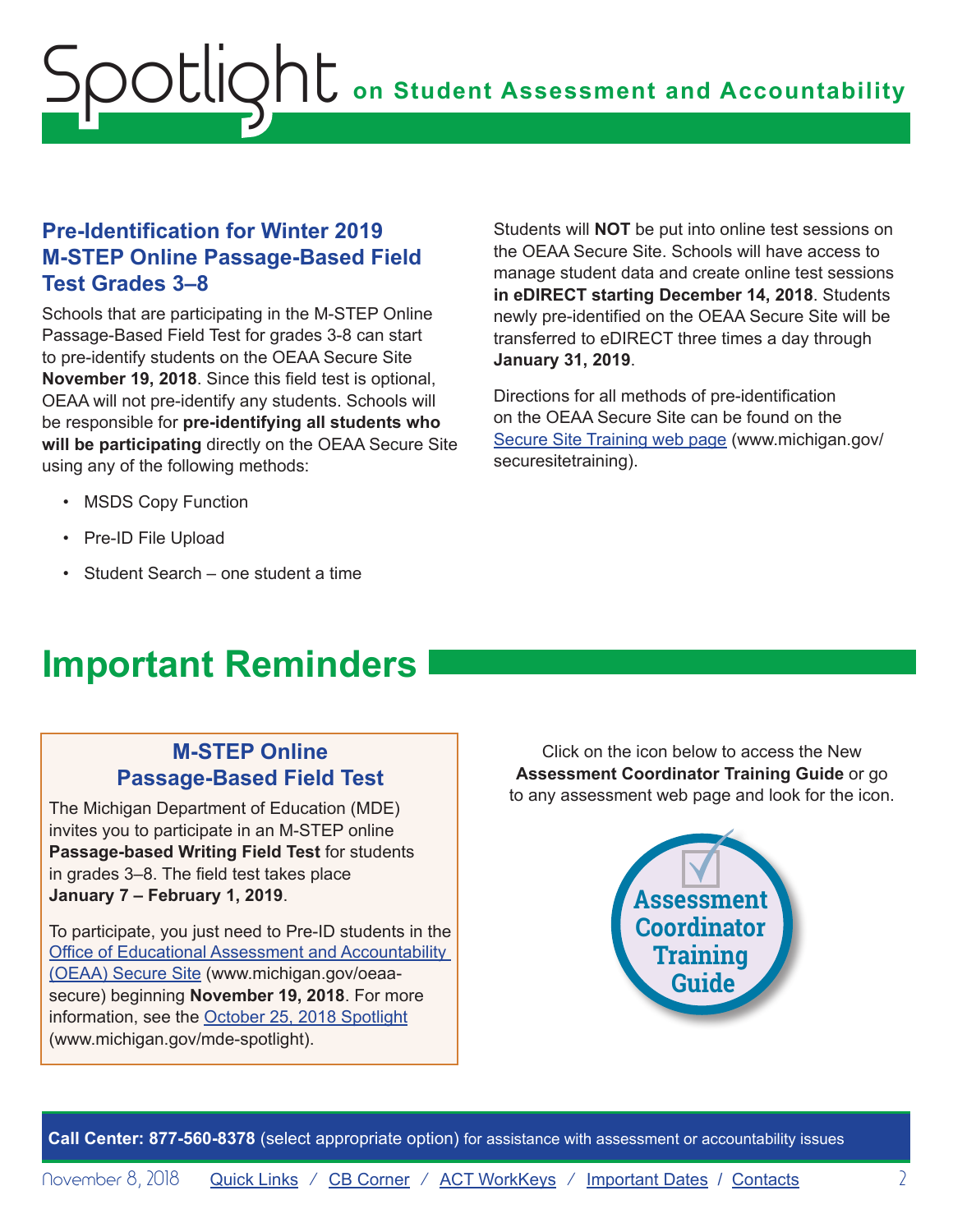# <span id="page-2-1"></span>College Board Corner

<span id="page-2-0"></span>Spotlight

 *Information on SAT*™*, PSAT 8/9*™*, and PSAT10*™ *provided by the College Board*

### **Questions about Spring PSAT 8/9, PSAT 10, or SAT?**

• call the Michigan Educator Hotline: 866-870-3127 (select Option 1)

,

• email [michiganadministratorsupport@](mailto:michiganadministratorsupport%40collegeboard.org?subject=) [collegeboard.org](mailto:michiganadministratorsupport%40collegeboard.org?subject=)

# **Reminders:**

- Establishment activities are underway. Please continue to review the Test Center Participation page in the Secure Site as we continue to assign AI codes and participation on a daily basis. Schools without a prior AI code will take longer to be assigned one. Wait until mid-November to call College Board about accurate participation status.
- If the principal received an email regarding the intent of your school to participate in the Spring 2019 PSAT 8/9 for grade 9 or PSAT 10, the deadline to respond is **November 30, 2018**.

### **Trainings**

The College Board is offering optional webinars to assist in the planning and preparation for test supervisors and SSD (Services for Students with Disabilities) coordinators. The Implementation Overview webinar was held on November 7, 2018. If you were unable to attend the live presentation, online learning modules will be available the week of November 19, 2018.

The table below contains information on the upcoming webinars:

| <b>Date</b> | <b>Time</b>           | <b>Title/Description</b>                                                                                                                                                                                 | <b>Register</b>                                                           |
|-------------|-----------------------|----------------------------------------------------------------------------------------------------------------------------------------------------------------------------------------------------------|---------------------------------------------------------------------------|
| 12/05/18    | $10:00 -$<br>11:00 AM | <b>Accommodations and English</b><br>Learner Supports: Information for<br>SSD coordinators on the types of<br>accommodations and how to apply.<br>Supports for English Learners will<br>also be covered. | Registration Link (http://www.tinyurl.<br>com/2019MichiganAccommodations) |
| 03/28/18    | $3:00 -$<br>4:00 PM   | <b>Testing Tips: Helpful hints for</b><br>a successful preadministration<br>session and test day.                                                                                                        | Registration Link (http://www.tinyurl.<br>com/2019MichiganTestingTips)    |

#### *(Continued on next page)*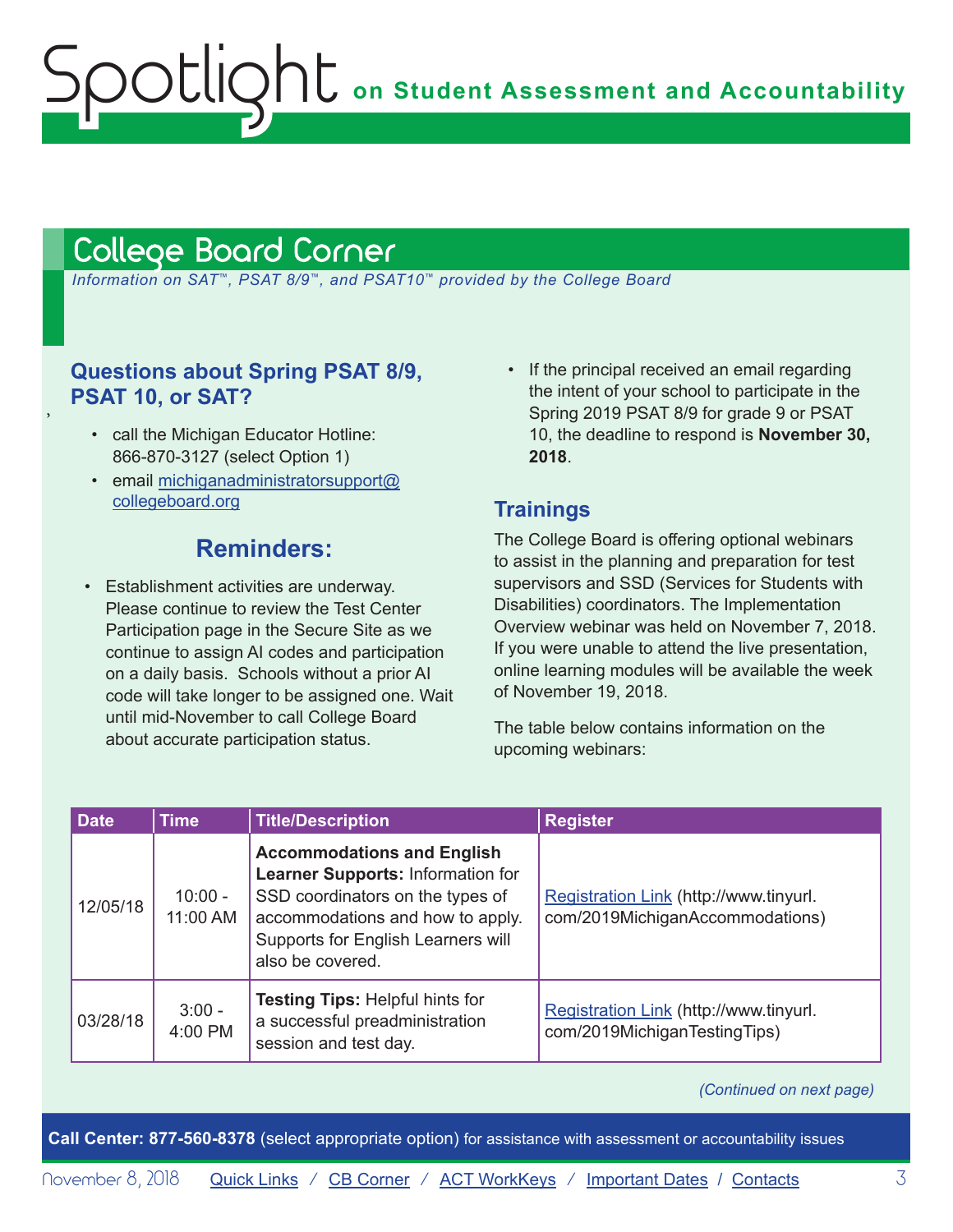# **Implementation Handbooks**

Implementation handbooks help test coordinators and SSD coordinators prepare for testing this spring by highlighting major activities and processes that coordinators may need to think about now, prior to receiving the testing manuals in February 2019.

There is one handbook for test coordinators and another specifically for SSD coordinators. The handbooks can be found on the [MME web page](www.michigan.gov/mme) (www.michigan.gov/mme) and the [PSAT web page](http://www.michigan.gov/psat) (www.michigan.gov/psat).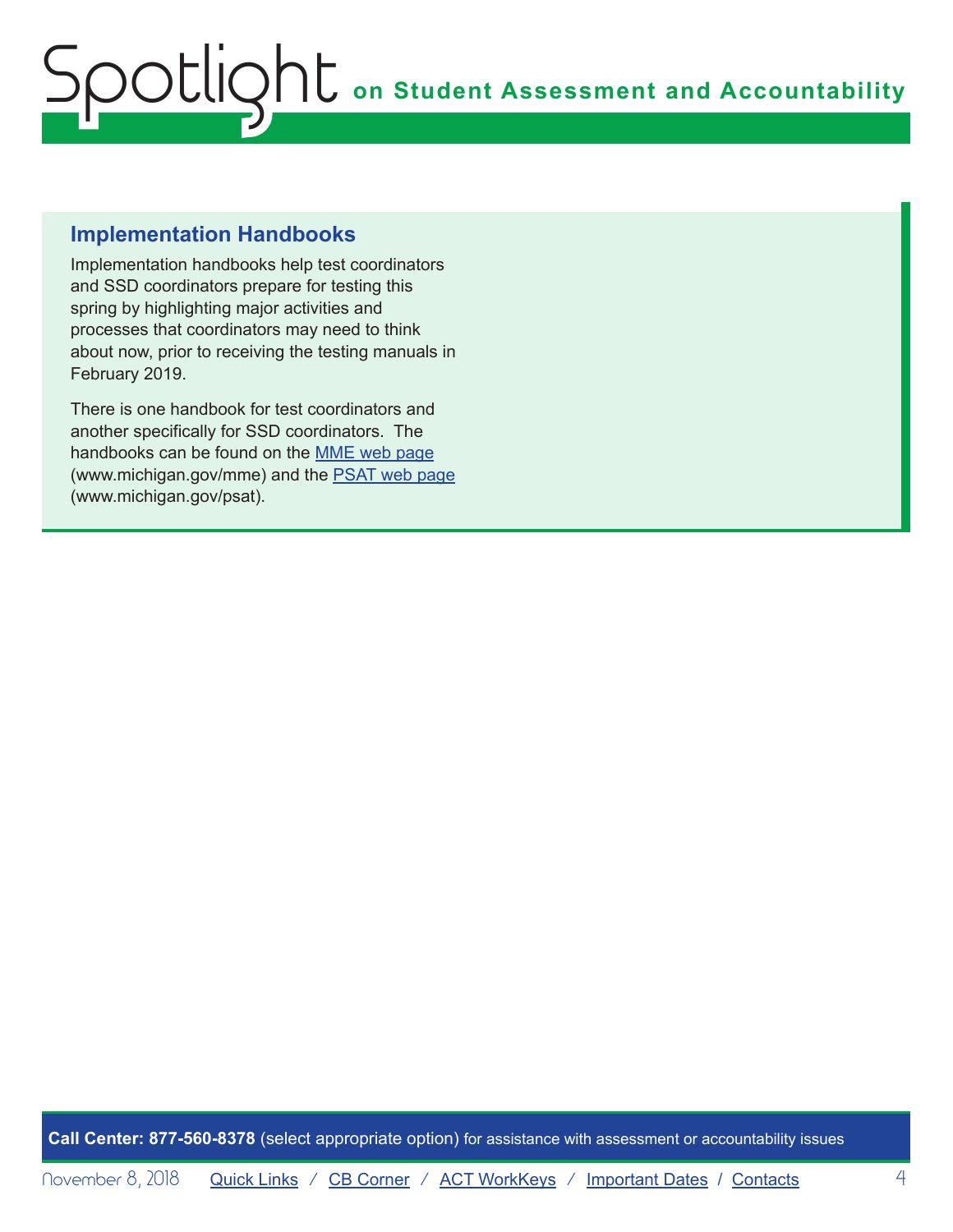<span id="page-4-1"></span><span id="page-4-0"></span>

Information on ACT WorkKeys<sup>®</sup> provided by the ACT<sup>®</sup>.

# **K**<sub>Manage</sub> Participation

All schools, public and participating nonpublic, must confirm in PearsonAccess<sup>next</sup> that they are participating in order to receive test materials and to administer the WorkKeys assessment. This process is called **Manage Participation** and will only take approximately five minutes. You will indicate your school's participation status and select your preferred materials receipt dates. The window to complete the Manage Participation is **November 5** through **November 30, 2018**.

Only the assigned WorkKeys Test Coordinator listed in the EEM, for both public and nonpublic schools, will receive an **ACT Account Access: New Account** email from NoReplyTestAdmin@act. org on **November 5, 2018.** The email includes a link and instructions to create your password. Once the WorkKeys Test Coordinator has created a password, they'll receive a confirmation email and will be able to log into the system. If the WorkKeys Test Coordinator did not receive this email on November 5, 2018, please contact ACT at the web page or phone number listed on the following page.

#### **How to Submit Your ACT WorkKeys Participation Information**

To submit your school's participation information, take the following steps:

1. Access the PearsonAccessnext User's Guide [for ACT WorkKeys](http://www.act.org/content/dam/act/unsecured/documents/PANUserGuide-ACTWorkKeys.pdf) on the [ACT state testing](http://www.act.org/stateanddistrict/michigan)  [website](http://www.act.org/stateanddistrict/michigan) (www.act.org/stateanddistrict/ michigan) in the **Configuration** section.

- 2. Navigate to the Manage Participation screens and complete your participation information.
	- a. If your school will participate, complete the Participating section:
		- □ **Paper Initial Standard Test Date** always choose **April 10, 2019**
		- □ **Paper Initial Accommodations Test Window Start Date** – always choose **April 10, 2019**
		- □ **Materials Receipt Dates** select either the **week of March 11 or March 18, 2019**
	- b. If your school will not participate, complete the Not Participating section:
		- □ **Reason for Not Participating** select the appropriate option for your school or choose Other and then complete the Other Reason for Not Participating text box.
	- c. Click **Save** and log out of PearsonAccess<sup>next</sup>.

#### **Deadline**

You must submit your participation information by **Friday, November 30, 2018**.

Schools that have completed the Participating section are sent to OEAA daily; you can verify your status on the **Test Center Participation** page of the [OEAA Secure Site](http://www.michigan.gov/oeaa-secure) (www.michigan.gov/oeaasecure) the day after your submission.

#### *(Continued on next page)*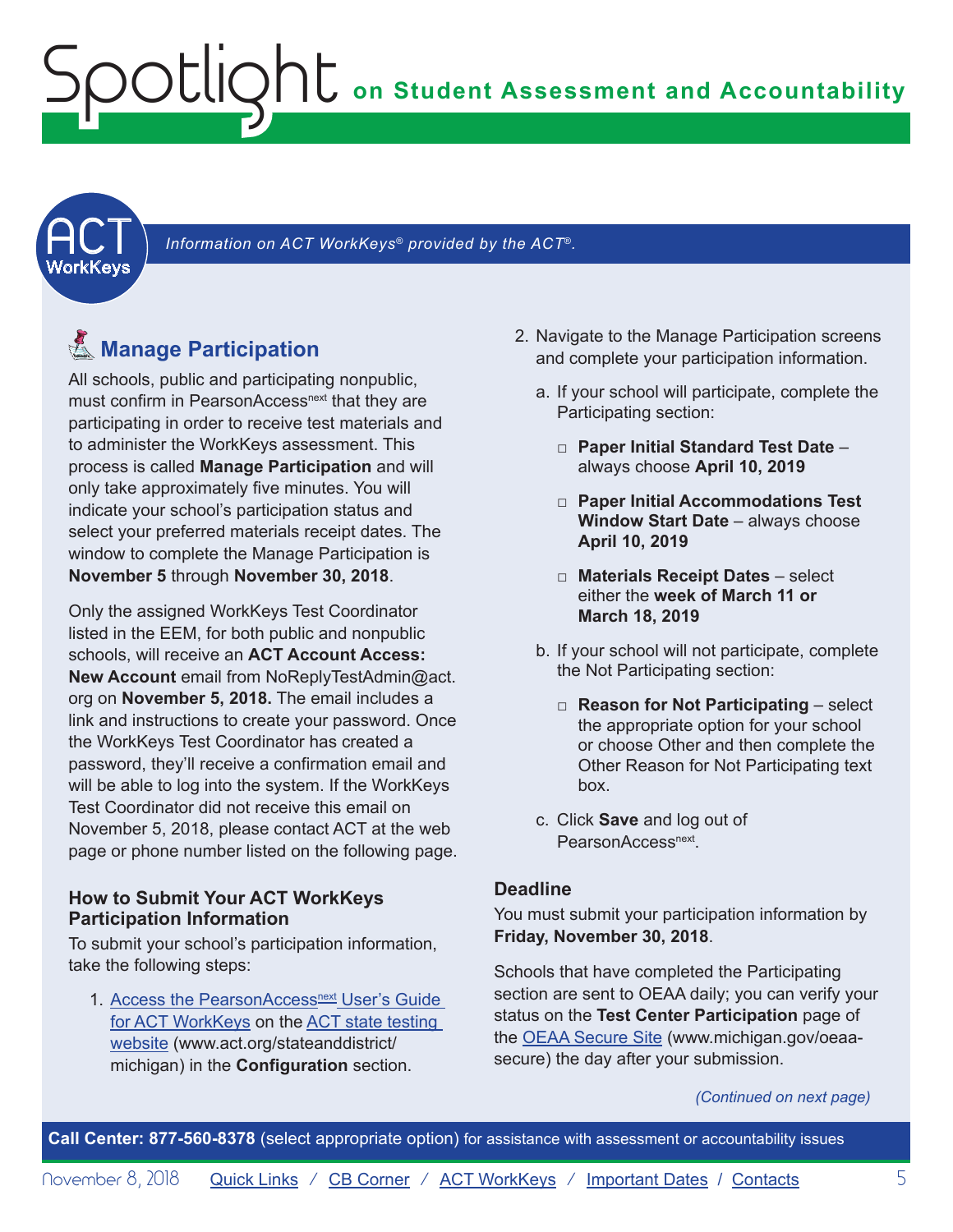# **Contacting ACT**

If you have questions, you may:

- 1. contact ACT via the [Contact Us web page](http://www.act.org/aap/state/contact.html) [\(www.act.org/aap/state/contact.html\)](www.act.org/aap/state/contact.html)
- 2. call ACT at 800-553-6244, 9:30 AM 6:00 PM ET
	- standard time: ext. 2800
	- accommodations: ext. 1788
- 3. email accommodations questions to [ACTStateAccoms@act.org](mailto:ACTStateAccoms%40act.org?subject=)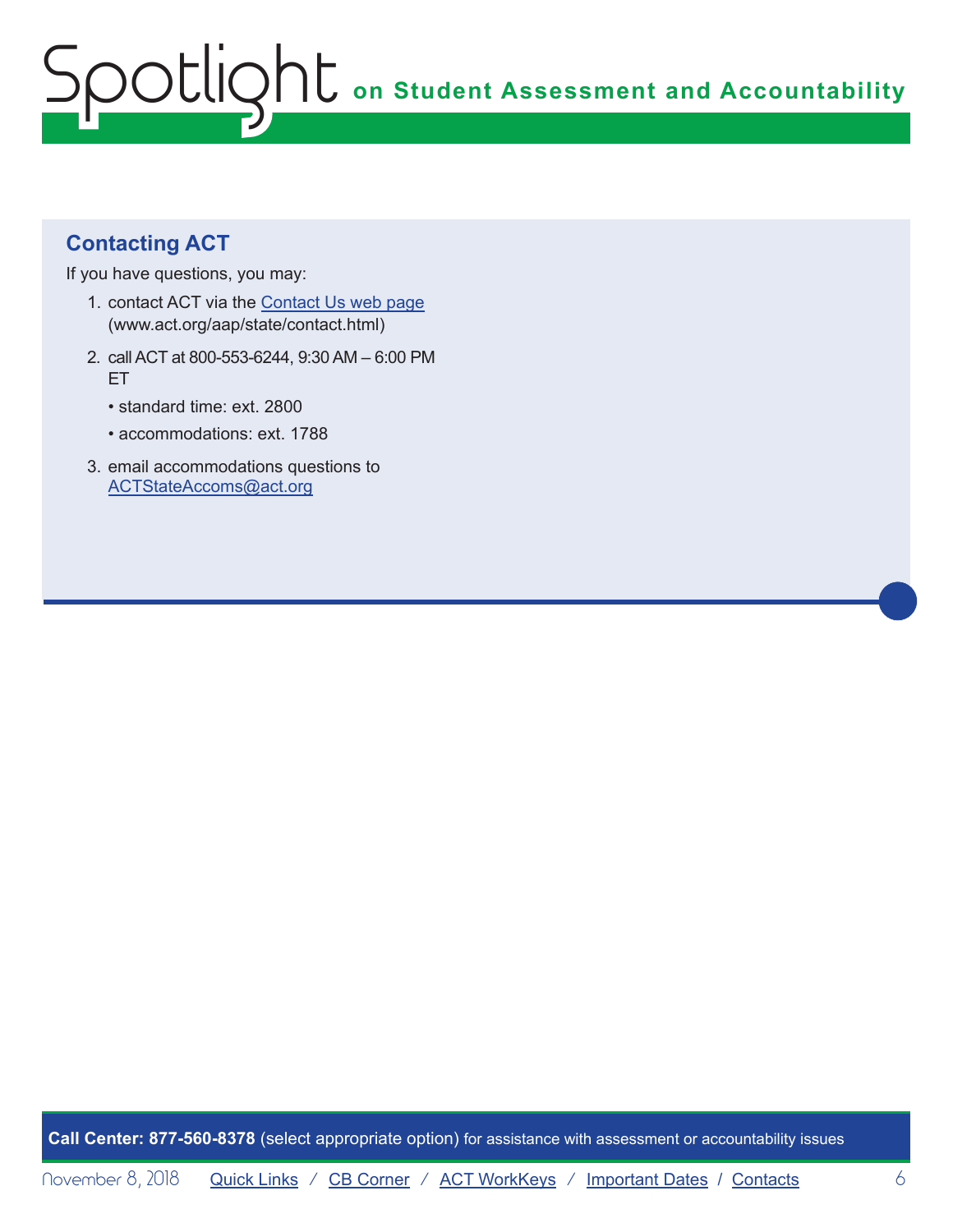# <span id="page-6-1"></span><span id="page-6-0"></span>**Important Dates**

# **Coming Next Week . . .**

#### **WIDA Workshops**

**Tuesday, November 13, 2018, 2:00 – 3:00 PM ET:**

• **WIDA Technology Coordinator – Support for Test Administrators Pre-Testing Webinar**

#### **Tuesday, November 13, 2018:**

- **WIDA ACCESS for ELLs Online Test Administration Training – Library of Michigan, Lansing**
	- w **Morning Session:** 9:00 12:00 [Register for this workshop](https://www.eventbrite.com/e/wida-access-for-ells-online-test-administrator-training-morning-session-tickets-49553241078)
	- w **Afternoon Session**: 1:00 4:00 [Register for this workshop](https://www.eventbrite.com/e/wida-access-for-ells-online-test-administrator-training-afternoon-session-tickets-49553858926)

#### **Wednesday, November 14, 2018: WIDA ACCESS for ELLs Online Test Administration Training – Van Buren ISD, Lawrence, MI**

- **Morning Session:** 9:00 12:00 [Register for this workshop](https://www.eventbrite.com/e/wida-access-for-ells-online-test-administrator-training-morning-session-registration-49556628209)
- **Afternoon Session**: 1:00 4:00 [Register for this workshop](https://www.eventbrite.com/e/wida-access-for-ells-online-test-administrator-training-afternoon-session-tickets-49554099646)

#### **Thursday, November 15, 2018:**

- **WIDA MODEL Paper Test Administration Training – Van Buren ISD, Lawrence, MI**
- **All-day session:** 9:00 AM 4:00 PM [Register for this workshop](https://www.eventbrite.com/e/wida-model-paper-test-administrator-training-tickets-49553950199)

# **November 2018**

#### **M-STEP, MI-Access, and WIDA**

#### **November 19, 2018 – January 31, 2019**

• Winter 2019 Pre-identification window for the **Early Literacy and Mathematics Benchmark Assessments and M-STEP Passage-Based Writing Field Test**

#### **M-STEP, MI-Access, and WIDA**

#### **Now – November 20, 2018**

• **M-STEP, MI-Access FI, and WIDA** Online Testing Waiver request window

### **SAT and PSAT**

#### **Now – November 30, 2018**

• **SAT and PSAT** Intent to Participate window

#### **Now – December 14, 2018**

• **SAT and PSAT** Off-Site Testing Request window

#### **ACT WorkKeys**

- **Now November 30, 2018**
- **ACT WorkKeys** Manage Participation window

*(Continued on next page)*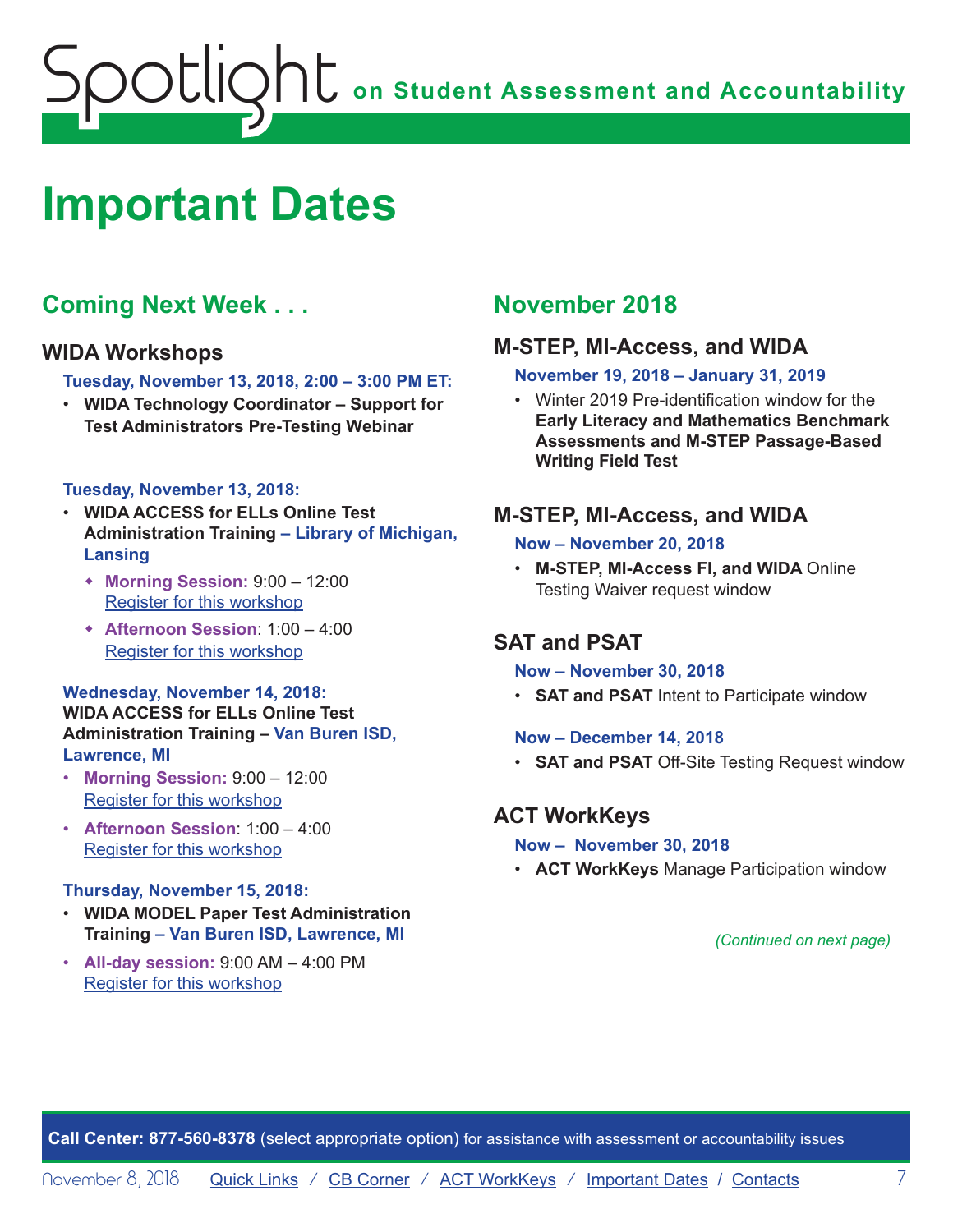# **November 2018 (continued)**

### **MME and Grade 8**

#### **November 27, 2018:**

- **MME and High School Assessments Q&A Webinar – 10:00 – 11:00 AM**
- **Grade 8 Assessments Q & A Webinar – 11:00 AM – 12:00 PM**

Access information is the same for both webinars:

- $\bullet$  [Join the Webinar](https://michiganmde.webex.com/mw3300/mywebex/default.do?service=1&siteurl=michiganmde&nomenu=true&main_url=%2Fmc3300%2Fe.do%3Fsiteurl%3Dmichiganmde%26AT%3DMI%26EventID%3D397749447%26UID%3D515357442%26Host%3DQUhTSwAAAATAL3hXaWJPOfQw3SR9WG2vLujpA5u-kWNgzrRkS02pZzQuRlgcULc7Crl6s3CX5Os7Os0EqvObbXl5Jd4OLcy30%26FrameSet%3D2%26MTID%3Dm972fcc896333de692704026c31c159f4)
- \* Access code (case sensitive): etX8ygRT
- w **Audio Conference Call-in number:** 1-877-336-1831 (toll-free) OR 1-404-443-6397 Access Code: 874 442 5
- **\*** NOTE: Questions will only be accepted via the webinar chat function.

## **December 2018**

#### **December 5, 2018, 10:00 AM ET**

• **DRC Technology Coordinator Webinar** Click to join the webinar and enter meeting number **802 965 089**:

## **SAT and PSAT**

#### **December 5, 2018, 10:00 – 11:00 AM**

• **Accommodations and English Learner Supports Webinar** for **SAT with Essay**, **PSAT 8/9 for grades 8 and 9**, and **PSAT 10** [Click to Register](http://www.tinyurl.com/2019MichiganAccommodations) (www.tinyurl. com/2019MichiganAccommodations)

## **January 2019**

#### **Thursday, January 10, 2109, 2:00–3:00 PM ET:**

• **WIDA Technology Coordinator – During Testing: Technology Troubleshooting Webinar**